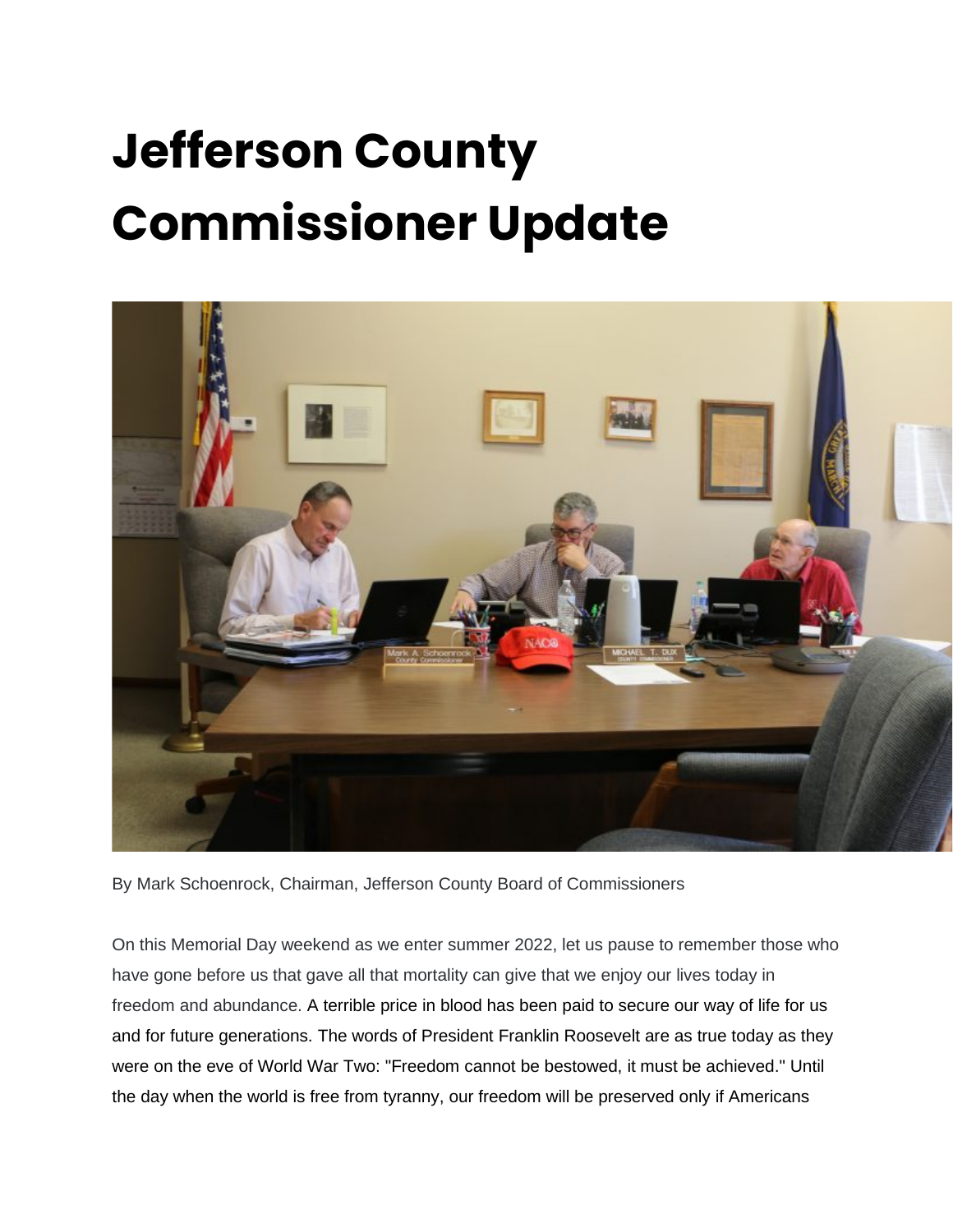step forward to answer the call—and prove ourselves worthy to be free. The brave souls we remember this weekend have eternally proven their worth, and in so doing, are exemplars of our nation's highest principles. They have earned the eternal thanks of a grateful nation.

The Jefferson County board of commissioners welcomes and encourages you to attend the meetings of the board. We meet every Tuesday at 9 a.m. in the courthouse except for the fifth Tuesday. The meetings are also available on zoom if you cannot attend, and we encourage you to contact us on issues that are important to you. We will be providing periodic updates like this in the local media with the intent being to provide you, the citizens of Jefferson County, with the issues that the county faces, the work that we do to address them, and the rationale for the decisions that we are called upon to make. In the minutes and press accounts of our meetings, you will read about the work the board is doing, but due to various limitations, you do not always get the background on the issue and the rationale that we use to make our decisions. With these periodic updates, we hope to accomplish that objective. Your board will always be striving to emphasize service, leadership and teamwork.

Each of us realizes at the core that we are servants of the citizens of Jefferson County. Our constant goal must be to ensure that we are good listeners, that we are involved in our communities, constantly reaching out, and that we understand the issues that are important to you, our fellow citizens. Having that understanding then helps us make the best decisions that must be made. Although we live in a rural area, we live in a very inter-connected world and the challenges of the 21st century are at our doorstep. We are privileged to live in this beautiful area of southeast Nebraska, but we are not immune from many of the world's challenges and we must work hard to accordingly address them. We are proud to call Jefferson County home.

Road and bridge maintenance and improvements, and citizen safety and law enforcement will always be our highest priorities. The county road and bridge system is the lifeline of our county and we work hard to maintain and improve it. The county one- and six-year road plan is at the heart of this effort. We reviewed and approved the 2022-2028 plan earlier this year. Every Jefferson County citizen must feel safe, and we work hard to ensure we have a first-class law enforcement department led by our Sheriff. The majority of the county's budget is allocated to these two areas. Additionally, we have been successful in obtaining grants and state programs to help us do even more in these areas, reducing the use of Jefferson County tax money. We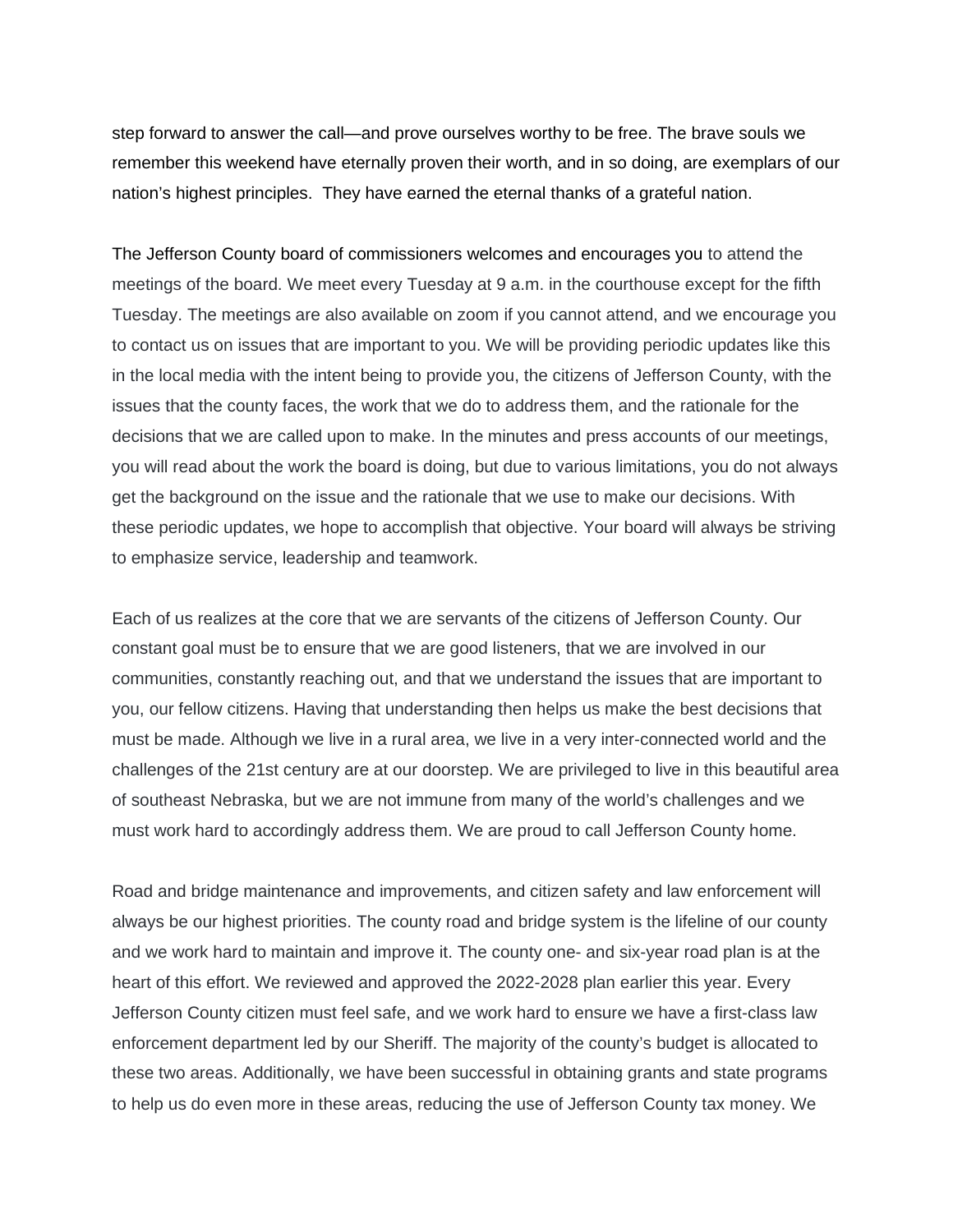ensure we keep our highway and law enforcement vehicles, radios, personal gear and all of our equipment continually upgraded and maintained, as well as recruiting, training and retaining a quality workforce. These are all necessary elements to achieve the objective of providing top quality service to our citizens.

Recently, your board approved retaining High Street Consulting, a firm led by former Nebraska Department of Transportation (NDOT) Director Kyle Schneweis, to coordinate the preparation of the Jefferson County application for the Rural Surface Transportation Grant administered by the United States Department of Transportation to complete the PWF road. In early February, I led a delegation to Lincoln to present the importance of completing the PWF road to the executive NDOT leadership. We were successful in obtaining their support, as well as Senator Fischer, Senator Sasse, Congressman Smith and Governor Ricketts. We appreciate the numerous letters of local support from our citizens. We should learn the results in late summer/early fall.

Additionally, we are excited to report that we are on schedule to let bids this summer to complete the Endicott Clay road project. This is a team effort between Jefferson County, NDOT, the United States Department of Commerce and Endicott Clay products. We have worked hard to coordinate this support and are excited to see this vital project getting ready to break ground.

The Jefferson County school attendance and diversion and support programs continue to be very successful in helping our rising generation get on the right path towards becoming productive members of society. Peggy Galloway and Heather Watson are champions in this effort. School truancy often leads to other behaviors that are detractors from society and lead to significant societal costs. These costs are measured in terms of increased law enforcement costs, increased court and legal costs, increased family support costs, increased health care system costs, and less probability of having a job or profession that contributes to society, to name just a few. Our goal is to intervene early so that we do all we can to get that young person on a better path that leads to desirable outcomes rather than undesirable outcomes which have the probability of affecting them and society the rest of their lives.

We are currently working hard to develop the best plan to expand broadband access in our county. Our goal is to get the most fiber optic cable to as many homes as possible, maximizing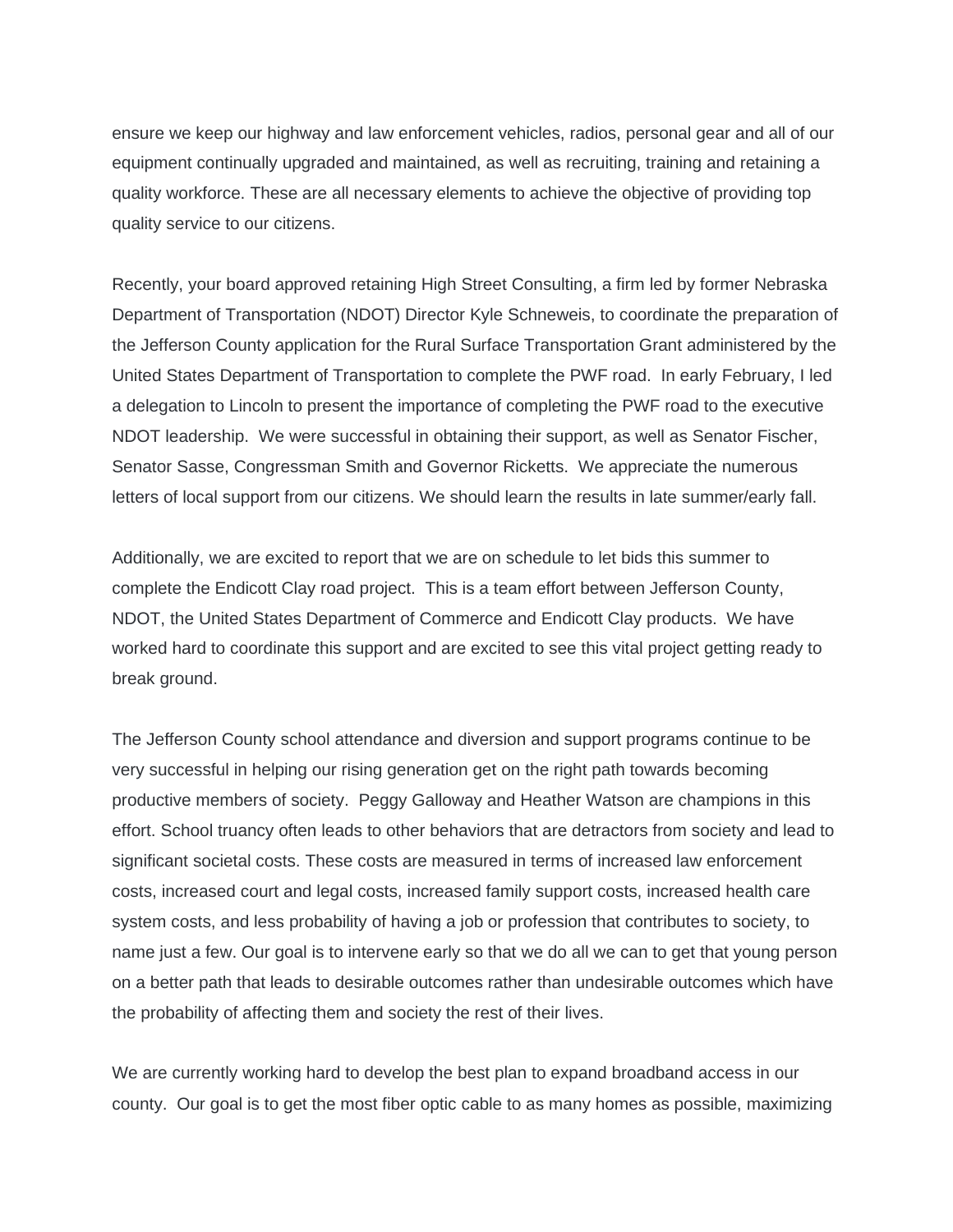the use of available resources. Broadband access is a huge economic, service and social game changer.

We are leading efforts to consistently review and improve cybersecurity. Every week, there is some county in the United States that is taken down by cyber thieves. We are diligently working to do our best that this does not happen here.

The county vastly improved communication system is almost operational. There are many moving parts to this which will vastly improve our communication abilities. Our revamped website to increase citizen access to government services has proven to be very popular. We have received many favorable reviews from our citizens. In this challenging time, workforce recruitment, training and retention is a vital priority.

In March, we extended the moratorium until April 1, 2023 on commercial wind energy conversion systems. We had contact with hundreds of you our fellow citizens and the consistent message was that our citizens felt that their voices had not been heard in this process. We now have extended the process for planning and zoning coordination to give our citizens that opportunity.

Support to our veterans is always a top priority. We have made many advancements in this area, led by our Veterans Service Officer Don Cook. It is our privilege to honor the Jefferson County veteran of the month on the first Tuesday of every month.

We are working to address workforce housing needs, historical society support, coordination with village, city, county, state and federal officials, coordination with the many organizational boards that serve Jefferson County, and many other challenges that affect our lives here.

Jefferson county board members serve in leadership capacities on the following state and regional boards which provide numerous essential services to Jefferson County citizens: Nebraska Association of County Officials, Southeast Nebraska Development District, Region V Services and Systems, Blue Rivers Area Agency on Aging, Public Health Solutions and Blue Valley Community Action.